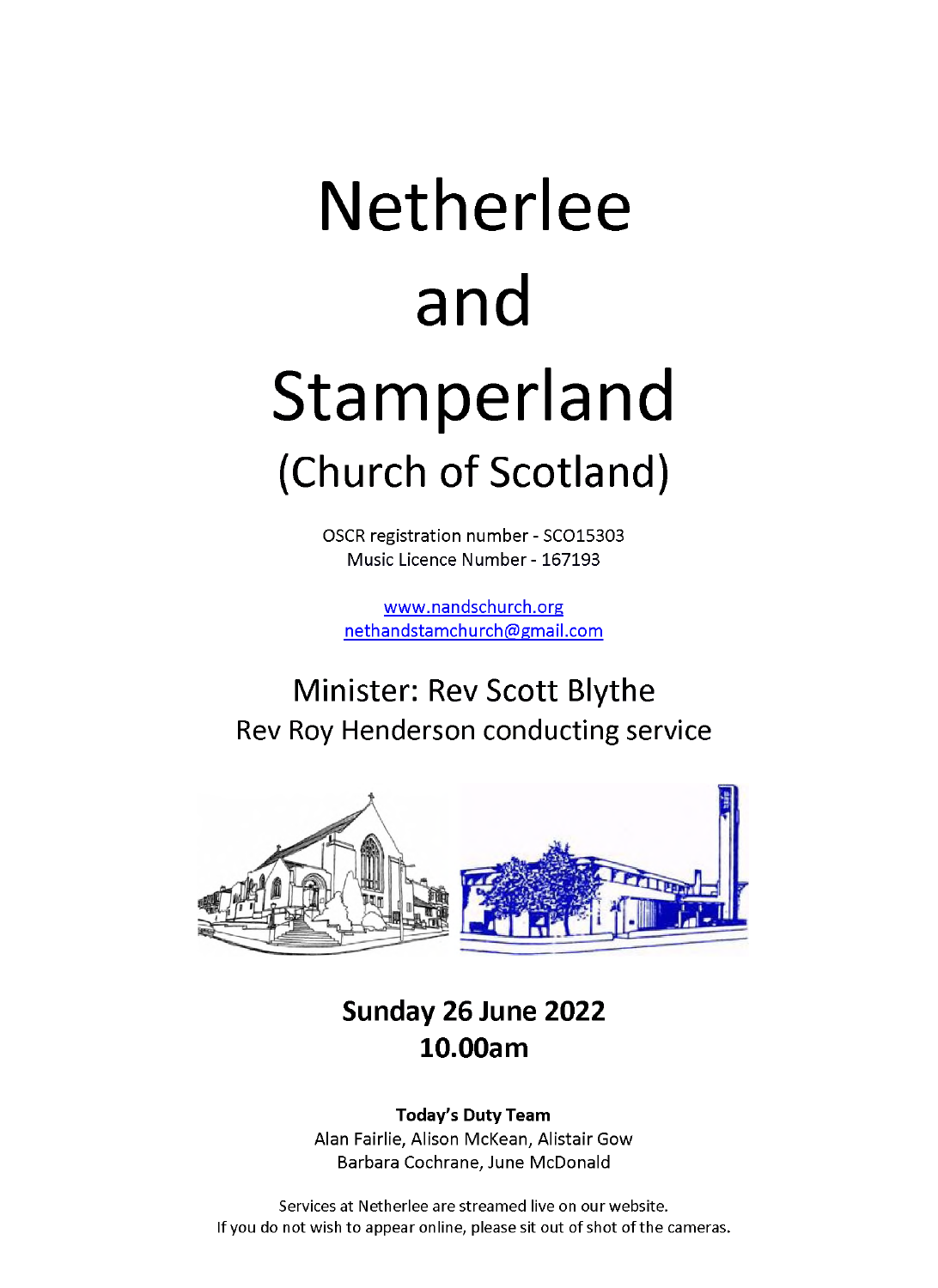## **ORDER OF WORSHIP**

| Welcome and Intimations                  |                                        | Norrie Bolton |
|------------------------------------------|----------------------------------------|---------------|
| Call to Worship                          |                                        |               |
| Hymn 96                                  | You are before me, God, you are behind |               |
| Opening Prayer and Lord's Prayer         |                                        |               |
| All Age Address                          |                                        |               |
| <b>Hymn 641</b>                          | Seek ye first the kingdom of God       |               |
| A Time to Remember and Give Thanks       |                                        |               |
|                                          | First Reading Ecclesiastes $3: 1-8$    | John Curror   |
| Second Reading Luke 12: 22-31            |                                        | Norrie Walker |
| Hymn 644                                 | O Jesus, I have promised               |               |
| Sermon                                   |                                        |               |
| <b>Hymn 715</b>                          | Behold the mountain of the Lord        |               |
| <b>Prayers of Dedication and Concern</b> |                                        |               |
| <b>Hymn 519</b>                          | Love divine, all loves excelling       |               |
| <b>Benediction and Three-fold Amen</b>   |                                        |               |
| Organ Voluntary Toccata                  |                                        | Widor         |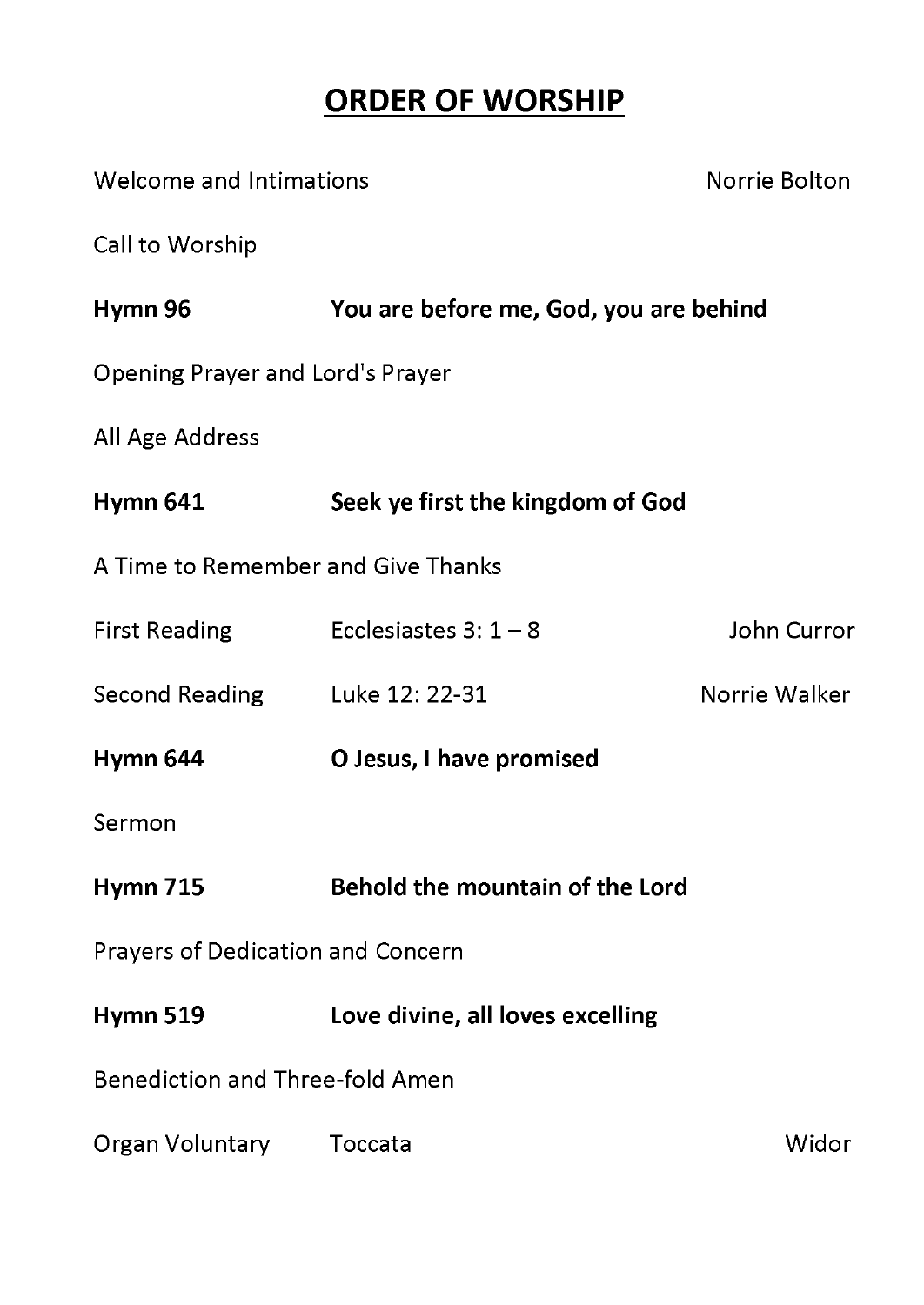## **INTIMATIONS**

#### **Minister**

For pastoral matters please contact either Rev Scott Blythe on 533 7147 or 07504692046, Pastoral Assistant, Marie Wilson 07399246935 or Session Clerk, Stuart Buchanan 07785 221871.

#### **Disposal of Items from Stamperland Church**

Following the closure of Stamperland, communion silver, cradle rolls and church records will be transferred to Netherlee Church. The communion table in the side chapel and the baptismal font will be transferred to Netherlee Church.

A few tables, chairs and kitchen objects will go to Netherlee but most items - ranging from desks, wardrobes, filing cabinets, bookcases, tools, glassware, refrigerators and cutlery to carpets, tablecloths, pianos and flip charts - will need to be found new homes. Many of the smaller items are displayed in the session room or on the stage  $$ please help yourself to them. Details of items to be re-homed are listed on the church website: [https://www.nandschurch.org/our](https://www.nandschurch.org/our-buildings)[buildings](https://www.nandschurch.org/our-buildings) and half-way down the page click the link "download the spreadsheet".

We are looking for volunteers to assist with the disposal process on the evenings of 4th, 11th and 18th July to transport (by car) items from Stamperland to Netherlee.

#### **Pew Bibles**

Pew Bibles from Stamperland Church, with a commemorative insert, will be available to anyone who would like to take one as a keepsake. Any remaining Bibles will be donated to Blythswood Care for eventual use in Africa.

CH4 hymnbooks may also be taken. Remaining CH4 books will be donated to Oakshaw Trinity Church in Paisley.

**Organist** Today's Organist is Bill Hutcheson. As a teenager Bill played the Lewis pipe organ during its installation in Stamperland. He is an accomplished organist giving recitals throughout Britain and is a regular organist at Glasgow Art Gallery's lunchtime recitals. Bill is the organist at Clark Memorial Church, Largs.